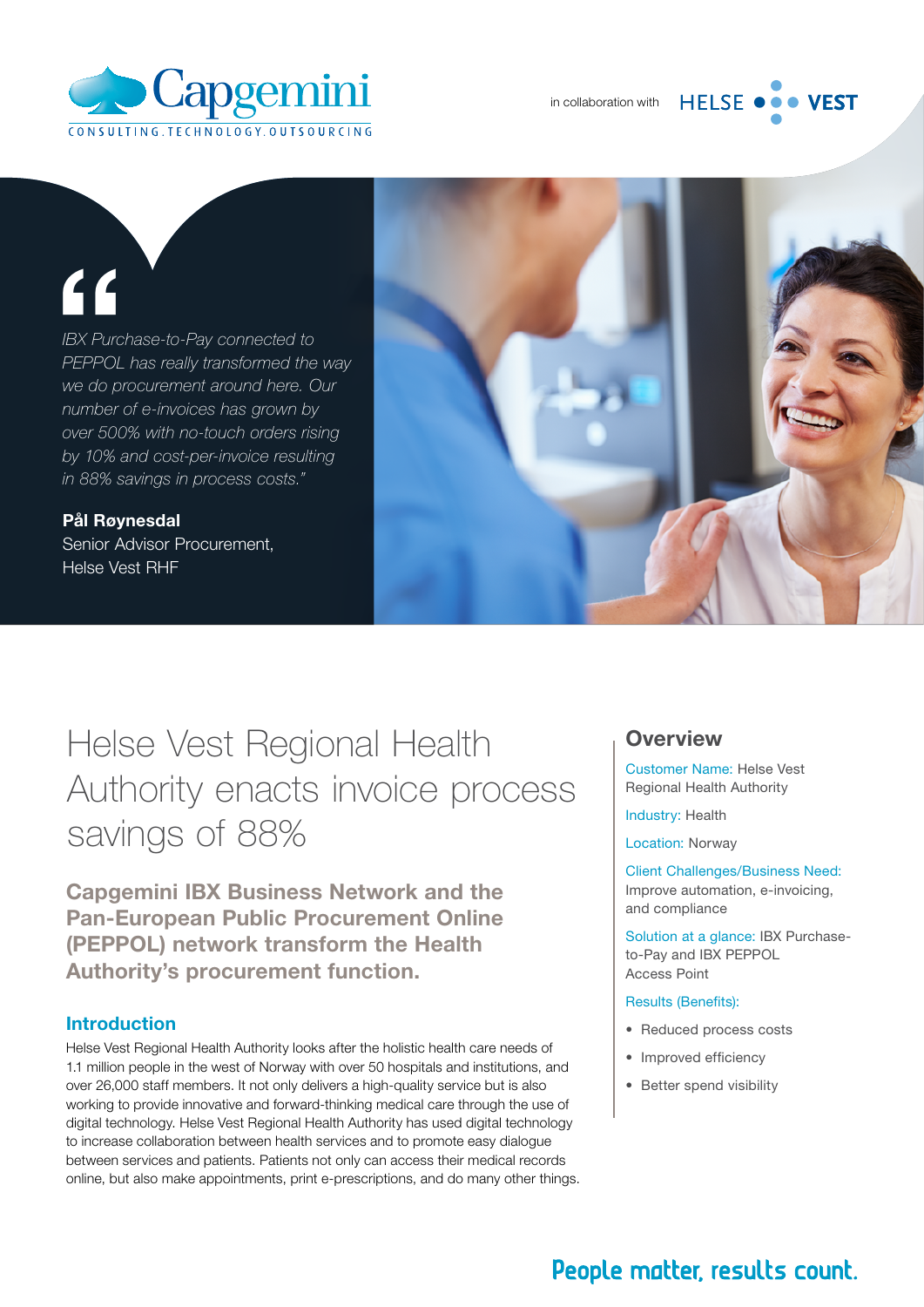

#### **Challenge**

Helse Vest Regional Health Authority was burdened with inefficient invoice and purchasing processes along with low contract compliance and low visibility on spend. This meant that the procure-to-pay process was costly and the lack of spend visibility along with low contract compliance meant significant missed savings opportunities. Most importantly, problems with procuring certain items in a timely and accurate manner could pose risks to Helse Vest Regional Health Authority's ability to provide the highest level of medical care.

The two main purchasing areas within Helse Vest Regional Health Authority were medical equipment, accessories, and supplies as well as food and beverages. Both areas are critical when it comes to timely delivery and logistics. If equipment for a surgery is not delivered on time, it could have a significant impact on patient care. The health authority needed a high level of availability and timely delivery of orders from suppliers, 24 hours a day, 365 days per year.

#### Solution

Helse Vest Regional Health Authority chose Capgemini IBX Business Network due to its experience with the public sector and because it was a trusted solution that would ensure availability of the right products and services and timely delivery of orders to suppliers. The strong supplier activation service and content management features that came with IBX Purchase-to-Pay were also major deciding factors. Finally, with the growing influence of the PEPPOL trading partner network, Helse Vest Regional Health Authority wanted a service provider with the right experience as an official certified PEPPOL Access Point.

The health authority decided on utilizing IBX Business Network as its connection to PEPPOL. This means Helse Vest Regional Health Authority is now connected to what is becoming Europe's common set of business e-commerce standards and largest procurement trading partner network. IBX Purchase-to-Pay also provides highlevel content management services as well as fast, easy onboarding and activation of suppliers. Furthermore, the eProcurement solution features strong automation elements and encourages buyers to purchase from preferred suppliers. The result would be improved efficiency and significant cost savings.

For Accounts Payable, IBX Purchase-to-Pay would specifically help the health authority reduce invoice processing costs through automated e-invoicing, which would also accelerate the invoice processing cycle. Furthermore, there would be a reduction in invoice exceptions thanks to automatic invoice matching and purchase orders as well as improved tax and legislation compliance through country-specific validations. Finally, the easy-to-use self-service tools, flexible invoicing methods, and an experienced supplier activation team would ensure high-quality invoices and fast supplier activation to ensure satisfied suppliers.

The procurement department also stood to benefit from increased contract compliance and therefore reduced costs by the channeling of purchases to approved suppliers. Increased productivity and automation in purchasing would reduce the workload of staff supported by the powerful supplier activation service and Content Workbench for implementing contracts.

IBX Purchase-to-Pay also provides high-level content management services as well as fast, easy onboarding and activation of suppliers.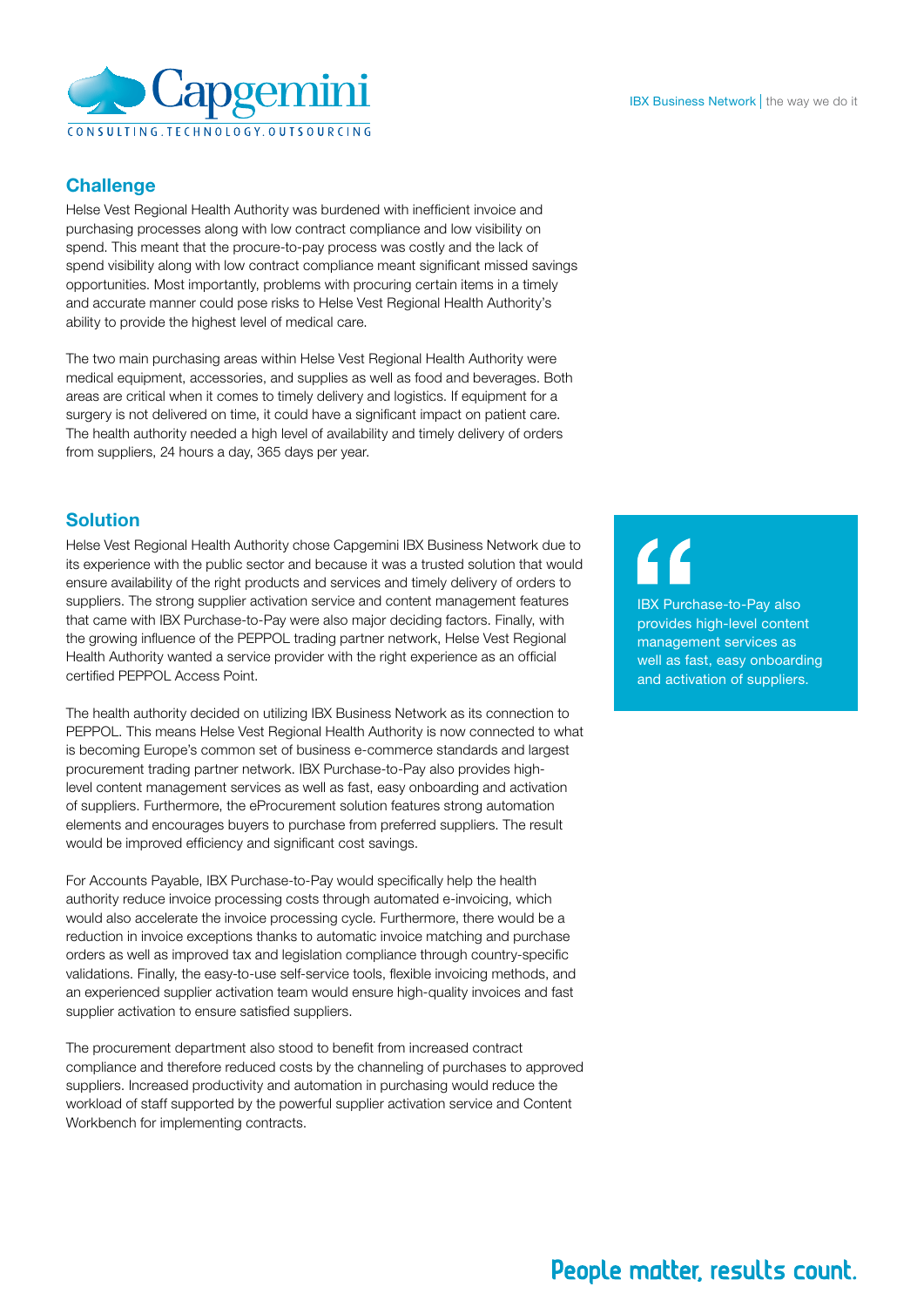

#### **Results**

Helse Vest Regional Health Authority has seen a rapid increase in e-invoices with a record 79% of all invoices in September 2016, the highest in the Norwegian health sector. The number of e-invoices has grown by over 500% in the last three years. The usage of the procurement solution has also expanded with several thousand employees buying mission-critical goods and services needed for day-to-day operations. The order line items processed via IBX Purchase-to-Pay have increased over 50% in the last three years and the rate of no-touch orders has risen from 65% to 75%. Furthermore, the average cost per invoice has dropped from NOK50 to NOK6 with staggering savings of 88% in process costs as a result of the digital transformation.

Overall, the increased efficiency in the invoice process has meant a reduced workload, freeing up resources for higher value-adding tasks across the business. The adoption of IBX Purchase-to-Pay has resulted in increased efficiency, transparency, compliance, and control. This has allowed Helse Vest Regional Health Authority to concentrate on its core service of providing high-level medical care to the local community.

### Collaborative Experience

The Collaborative Business Experience™ is central to Capgemini philosophy and a pillar of our service delivery.

Capgemini IBX Business Network and Helse Vest Regional Health Authority worked closely in implementing the Purchase-to-Pay tool and access to the PEPPOL trading partner network.

...the average cost per invoice has dropped from NOK50 to NOK6 with staggering savings of 88% in process costs as a result of the digital transformation."

# People matter, results count.